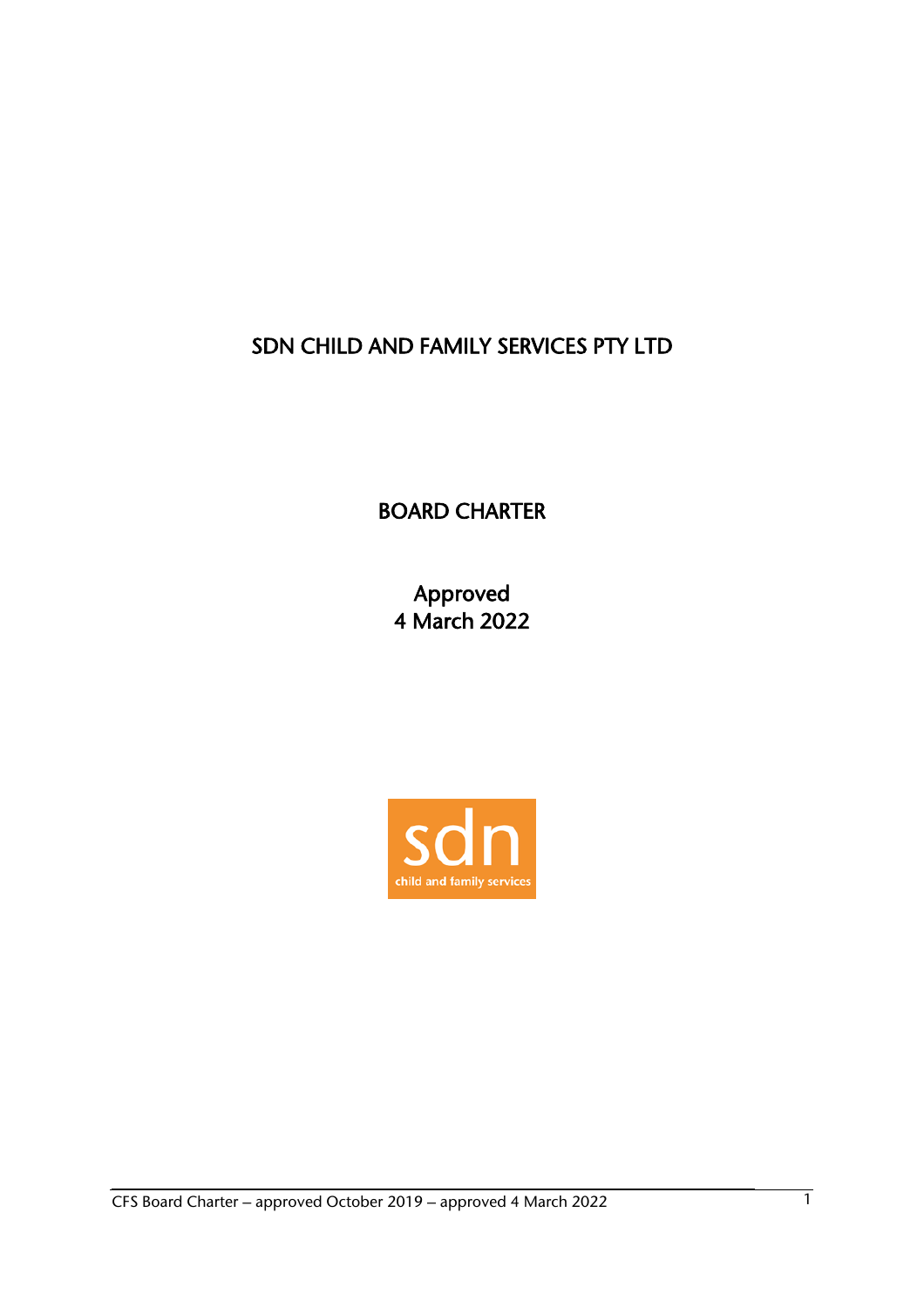# 1. Background

The purpose of this Board charter is to promote high standards of corporate governance across SDN Child and Family Services Pty Ltd (CFS).

CFS is a wholly owned subsidiary company of SDN Children's Services (SDN), and the Board of CFS is accountable to its member, being SDN.

CFS operates its services in parallel with those of SDN and delegates certain authorities to SDN, which are set out in the Delegation of Authorities Policy and associated Matrix. Both companies employ service delivery and shared services staff, who all operationally report to the CEO of SDN. CFS maintains separate accounts.

This charter sets out the terms of reference and governance requirements for the CFS Board. The SDN Board has a separate Charter, however the underlying values, principles and approaches to key corporate governance matters are identical in both charters.

This charter operates in conjunction with the CFS Constitution, board policies and relevant laws. To the extent that there is any inconsistency between this charter and the CFS Constitution, the CFS Constitution will prevail.

# 2. The CFS Board and the role of Management

The CFS Board is ultimately responsible for the performance of the CFS company. The CFS Board has retained its authority to make decisions on certain matters, however it has delegated certain responsibilities to SDN, which are set out in the Delegation of Authority Policy and its associated Matrix.

Historically, the CFS Board has consisted of directors who are also directors of SDN, with the chair of CFS being a different director to the chair of SDN. The CEO of the SDN group also sits on the Board of CFS as an executive director.

The CEO of SDN has been delegated responsibility for the day to day management and operations of CFS by the CFS Board. The CEO is accountable to the CFS Board for the exercise of this delegated authority and, with the support of senior management, demonstrates fulfilment of this responsibility through the provision of reports, briefings and presentations on a regular basis. The CEO is expected to provide candid reporting that accurately portrays the performance of CFS.

# 3. The role of the CFS Board

The role of the CFS Board is to promote and protect the interests of CFS, however under the CFS Constitution, directors of CFS are also able to act in the best interests of the parent company, ie SDN.

The CFS Board is committed to quality services within CFS and supporting quality services across the SDN group, and supports the rights of service users, funders and suppliers to raise complaints about any aspect of the service delivery or administration.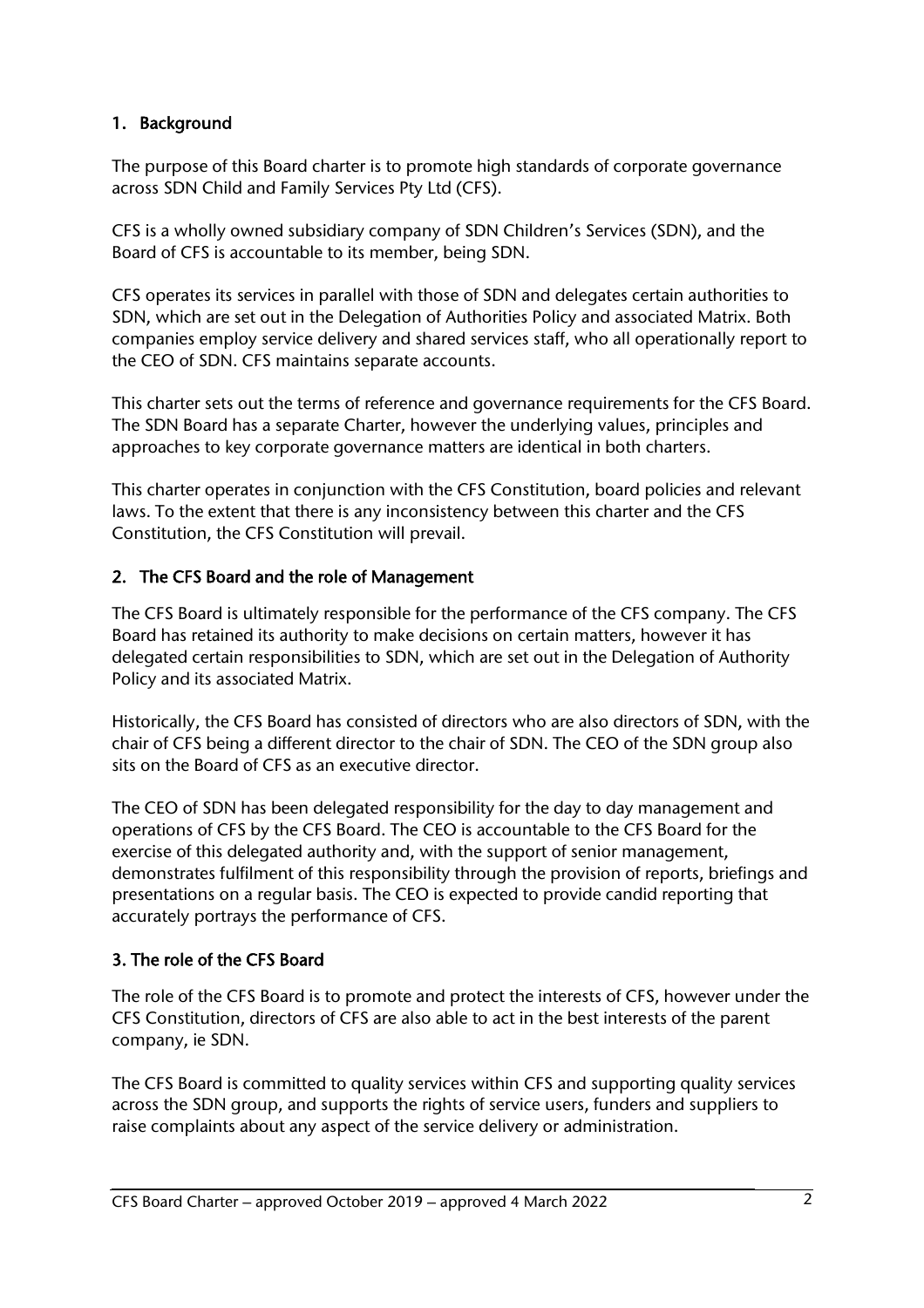The CFS Board's key responsibilities are:

- a. Stewardship of the vision, purpose and values of CFS, as part of the SDN group
- b. overseeing the governance of CFS
- c. identifying skills required for board directors and inviting directors to join the Board
- d. approving the establishment of any CFS Board committees and their Terms of Reference
- e. determining and monitoring any delegations of authority to the SDN Board, its committees and management
- f. providing strategic direction through periodically reviewing the SDN strategic plan to ensure it meets the objectives of CFS and its services
- g. approving the authorities to be delegated to the CEO of SDN as they apply to CFS in relation to operational expenditures, capital expenditures, contracts and the operation of banking and credit facilities, and authorising any further delegations of those authorities by the CEO to other senior employees of either SDN or CFS
- h. approving management's strategy and performance objectives as they apply to CFS and its services, and monitoring management's performance against these objectives
- i. approving the annual budget for CFS including targets for revenue, surplus or deficit, capital expenditure, and cash flows, as proposed by management
- j. approving and monitoring the progress of major capital expenditure, capital management, acquisitions, divestitures and mergers for CFS
- k. approving management's high level policies as they apply to CFS
- l. reviewing and ratifying the SDN group's systems of risk management to ensure CFS' business risks are identified, assessed and controlled by management, and ensuring appropriate compliance frameworks and monitoring are in place for internal compliance and control, legal compliance, and compliance with CFS' values and policies
- m. monitoring compliance with and performance against best practice corporate governance requirements.

The Board is able to access independent advice in order to carry out its work.

# 4. Board committees

The CFS Board may establish committees to assist it in carrying out its work, however the CFS Board has delegated authority to the SDN Board to include CFS activities and services in the scope of the Terms of Reference for its committees. The CFS Board retains the authority to review its own accounts and resourcing including staffing.

# 5. Delegations of authority

Delegations of Authority are formally approved and minuted by the CFS Board, and where the CFS Board has delegated authority to the SDN Board, the SDN Board has formally minuted its acceptance of that delegation.

The SDN group's Delegations of Authority Policy and its associated Matrix set out the authorities retained by the SDN and CFS Boards and those delegated to the CEO and management.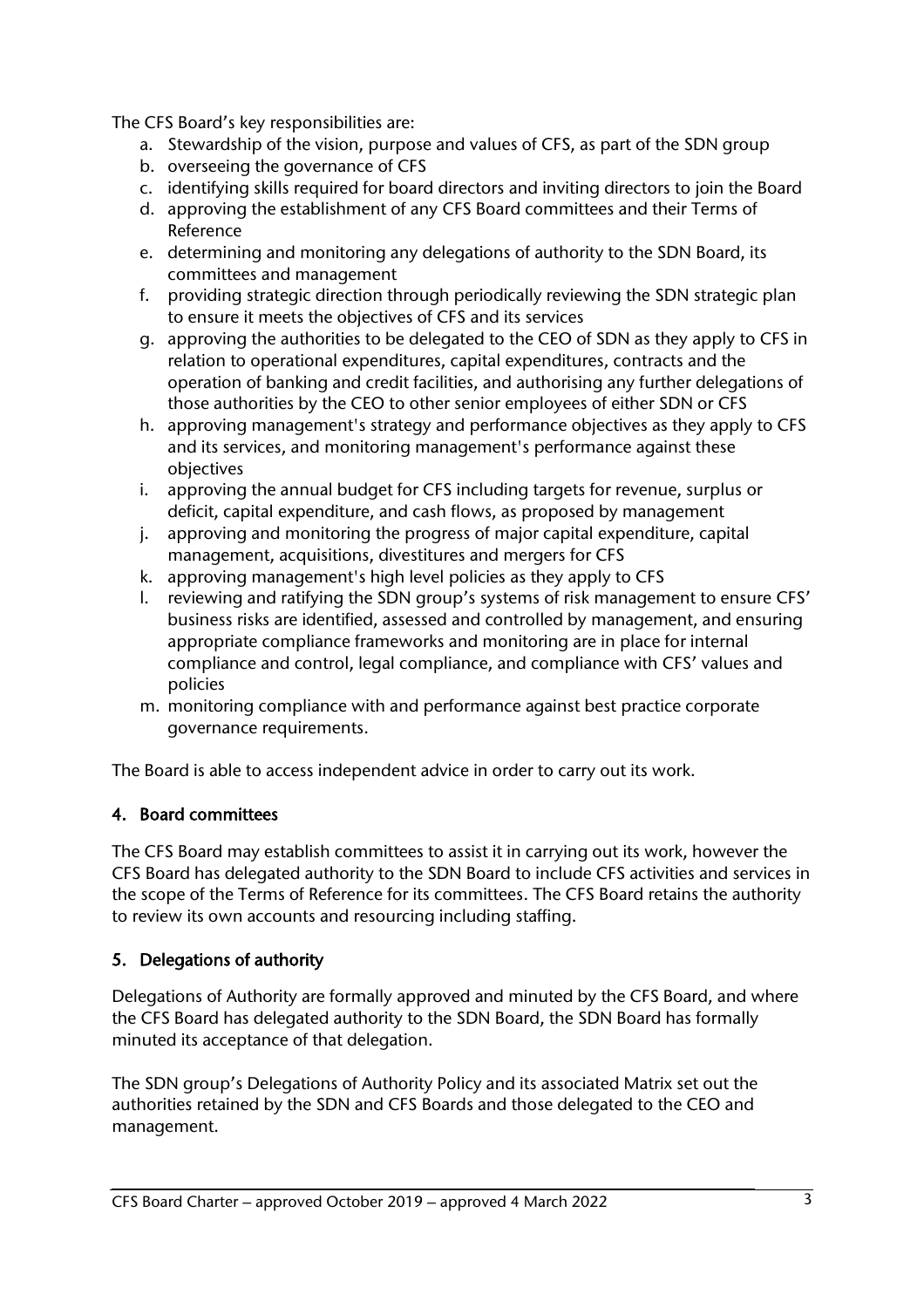# 6. CFS Board structure

# 6.1 Number of directors

CFS's Constitution provides for a minimum of 1 and a maximum of 12 directors.

### 6.2 Types of directors

The CFS Constitution allows any 'natural person' to be appointed as a director.

The CFS Constitution does not include any requirement for office bearers. The directors may elect a Chair and a Deputy Chair as they see fit.

### 6.3 Board skills and diversity

CFS Board directors should have a broad range of skills, competencies, experience and knowledge to ensure that the Board is best placed to direct CFS. The Board regularly reviews its composition to ensure that the mix of skills and experience and the cultural fit is appropriate having regard to the services offered by CFS and by the SDN group, and by the organisation's history, philosophy and strategic direction.

### 6.4 Terms and conditions of appointment

Directors are appointed by resolution of the CFS Board under the terms of the CFS Constitution.

Directors remain on the Board until required to vacate the office as required by the CFS Constitution. There is no maximum term of office provided in the CFS Constitution.

# 7. Role of individual directors

# 7.1 Director's general roles

The CFS Board is responsible for the overall governance, management and strategic direction of CFS and is ultimately accountable for its activities and performance. Directors can only act collectively as a Board, and individual directors do not have authority to act alone unless expressly authorised to do so. The circumstances under which individual directors may execute documents is set out in sections 59 and 60 of the CFS Constitution. Directors cannot speak on behalf of the CFS Board unless they have been authorised to do so.

In carrying out their responsibilities and exercising their powers, directors will ensure they act honestly, fairly and diligently, in accordance with the law and, where appropriate may take account of the reasonable expectations of stakeholders.

Under the Corporations Act, directors of CFS as a wholly owned subsidiary can act in the best interests of the parent company, ie SDN, and the CFS Constitution expressly authorises this.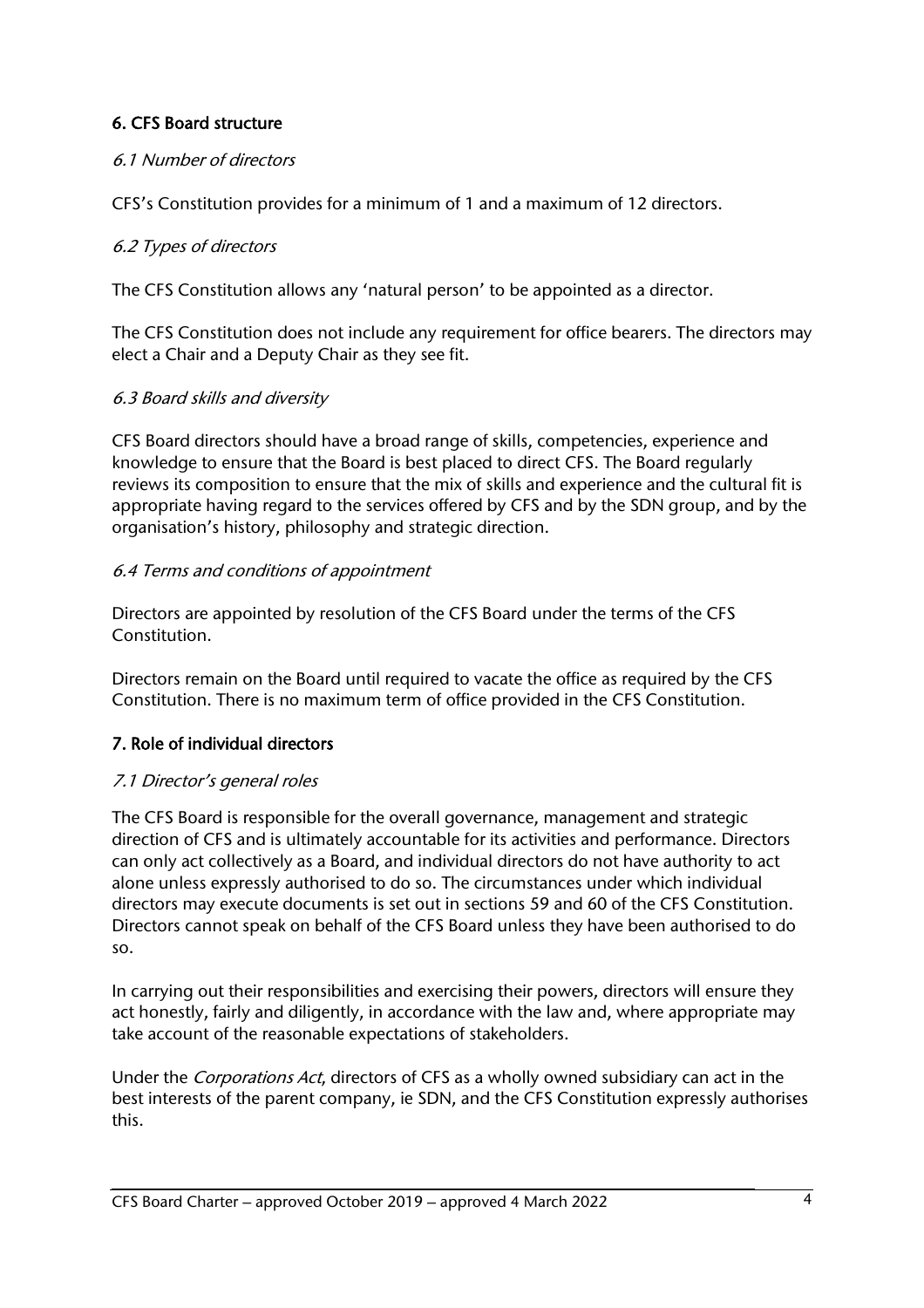The sectors in which the organisation provides services to children and to families are necessarily highly regulated. In exercising their responsibilities, directors will be aware of the laws with which they must comply and mindful of CFS' purpose and the requirement to work in the best interests of children.

# 7.2 Directors' code of conduct

The SDN group has adopted a Code of Conduct that sets out the standards of personal and corporate behaviour required of all officers and employees, and the CFS Board has endorsed this. The Code of Conduct applies to directors of both companies, and reinforces an already strong ethical culture for the benefit of all stakeholders.

Directors will comply with the following standards of conduct:

- a. The director will use the powers of office for a proper purpose, act honestly and in good faith, and in the best interests of the company as a whole, with directors of CFS authorised to act in the best interests of SDN
- b. The director will have a duty to use care and diligence in fulfilling the functions of office and exercising the powers attached to that office
- c. The director will recognise that the primary responsibility is to the company as a whole but may, where appropriate, have regard for the interest of all stakeholders of the company
- d. The director will not make improper use of information acquired as a director
- e. The director will not take improper advantage of the position of director
- f. The director will properly manage any conflict with the interests of the company
- g. The director has an obligation to be independent in judgment and actions and to take all reasonable steps to be satisfied as to the soundness of all decisions taken by the Board
- h. Confidential information received by the director in the course of the exercise of directorial duties remains the property of the company and it is improper to disclose it, or allow it to be disclosed, unless that disclosure has been authorised by that company, or the person from whom the information is provided, or is required by law
- i. The director will not engage in conduct likely to bring discredit upon the company
- j. The director has an obligation, at all times, to comply with the spirit, as well as the letter, of the law and with the principles of the Code of Conduct
- k. The director will be mindful of and, to the extent necessary, comply with, the obligations of a 'Responsible Person' as set out in the ACNC Governance Standards.

# 8. Role of the Chair

The Board of CFS will elect a director to be the chair of its Board, in accordance with its Constitution. In practice the Chair of CFS is not also the President and Chair of SDN.

# 9. Appointment of Executive Officers

The CFS Constitution allows for the appointment of various Executive Officers if desired, including:

appointing a director as Managing Director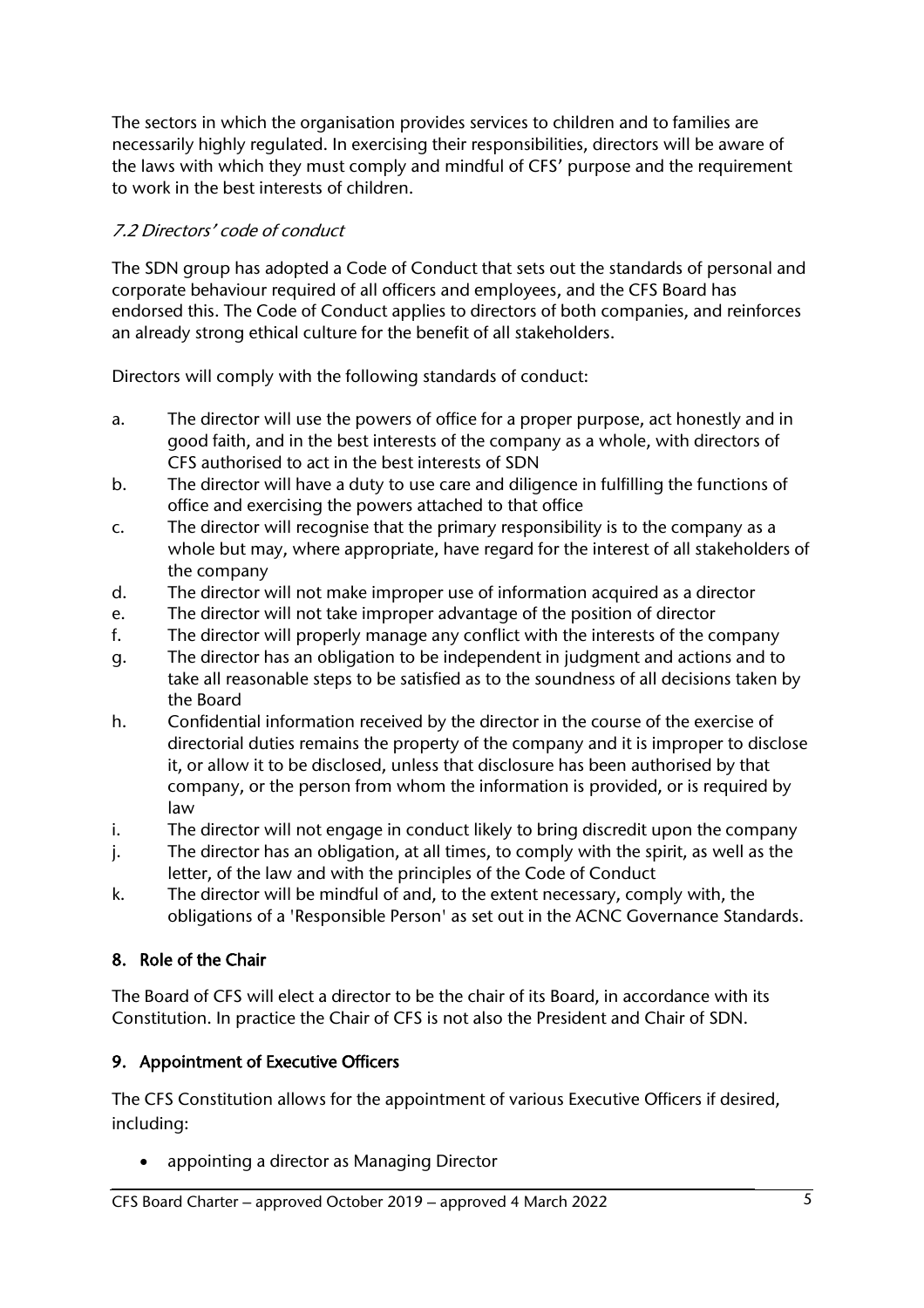- appointing an employee of CFS or a related company as an executive director (or other title as preferred)
- appointing one or more secretaries or assistant secretaries.

It is not a requirement for any of these roles to be appointed.

# 10. Role of the CEO

The CEO of the SDN group is currently an Executive Director on the CFS Board, and has been delegated responsibility for the day to day management and operations of CFS.

### 11. Compliance, Risk Management and Internal Controls

The Board is responsible for ensuring that management has adequate measures in place to identify, manage, monitor, and mitigate or control principal business risks as they apply to CFS. This includes ensuring compliance with relevant legislative and regulatory requirements.

The SDN Board has systems of review and authorisation in place to verify and safeguard the integrity of the SDN group's operations and to ensure the truthful and factual presentation of the SDN group's performance.

The CFS Board reviews and ratifies the SDN group's risk management systems insofar as they relate to CFS, and has delegated the administration of these systems to SDN.

# 12. Board Meetings

#### 12.1 Quorum

The quorum as set out in the CFS Constitution is a majority (ie more than 50%) of Directors or another number fixed by either the CFS Board or SDN Board. If CFS has only a single director, then that director makes the quorum.

# 12.2 Disclosure of interest

Directors must disclose to the Board any actual or potential conflicts of interest which may exist or might reasonably be thought to exist between the interests of the director and the interests of any other parties in carrying out CFS' activities.

Directors will indicate to the chair any potential conflict of interest as soon as it arises. Directors' disclosure will be undertaken at the opening of each Board meeting and the Conflicts of Interest Register will be updated accordingly. It is the obligation of each director to ensure that the particulars in the Register in respect of that director are current, complete and accurate in all material respects.

Any Board member or committee member who is aware of an actual or perceived 'material personal interest' with respect to any matter coming before the Board or a committee must not be present for any consideration or discussion of that matter or vote in connection with that matter unless the interest falls under an exception stated by legislation, or the Board has passed a resolution that identifies the director, the nature and extent of the director's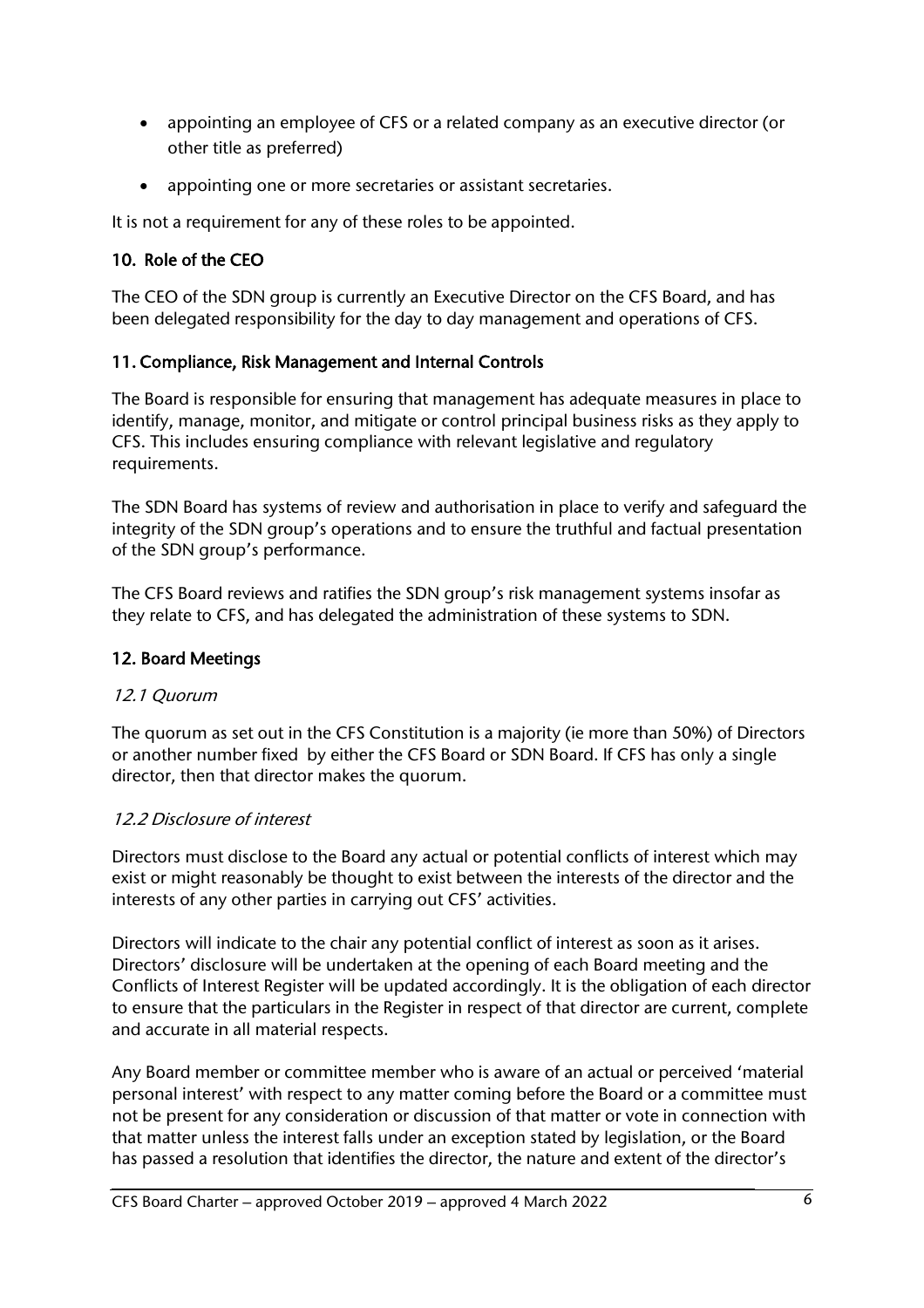interest and its relation to the affairs of CFS and clearly states that the remaining Board directors are satisfied that the interest should not disqualify the director from discussions or voting involving the conflict of interest. The minutes of the meeting should record the decision taken by the directors (including details of the nature and extent of the conflicted matter).

The same requirement of disclosure will exist for any related party transactions. Related party transactions include any financial transaction between a director and SDN or CFS and will be reported in writing to the chair.

In circumstances where a director has a significant, ongoing and irreconcilable conflict and where such personal or outside interest, relationship or responsibility significantly impedes the director's ability to carry out his or her fiduciary responsibility to the company, resignation from the Board due to the conflicting interest may be appropriate and/ or required.

# 13. Board and CEO Evaluation

#### 13.1 Board evaluation

The CFS Board conducts regular reviews of their performance, policies and practices to identify where improvements can be made in providing best practice corporate governance. The review may include an evaluation of the board's role, key functions, composition, board committees, the flow of information, board processes and performance and interaction with management. It also involves a review of how helpful board decisions were for the organisation.

The CFS Board may choose to delegate coordination of this review to SDN's Governance and Remuneration Committee, to be conducted in conjunction with the regular review of the SDN Board. In this case, the SDN Board will formally report to the CFS Board on the outcomes of the review as they relate to CFS.

# 13.2 CEO evaluation

The Board regularly evaluates the CEO's performance against the achievement of agreed goals, targets and performance indicators for CFS, and provides any input into the evaluation of the CEO performance by the SDN Board.

# 14. Remuneration

#### 14.1 Director remuneration

Directors on the CFS Board serve on a voluntary basis and do not receive remuneration. There is no additional remuneration to the CEO of the SDN group when acting as an executive director of CFS. Directors can be reimbursed for a reasonable amount of expenses directly related to Board activities.

#### 14.2 Executive remuneration